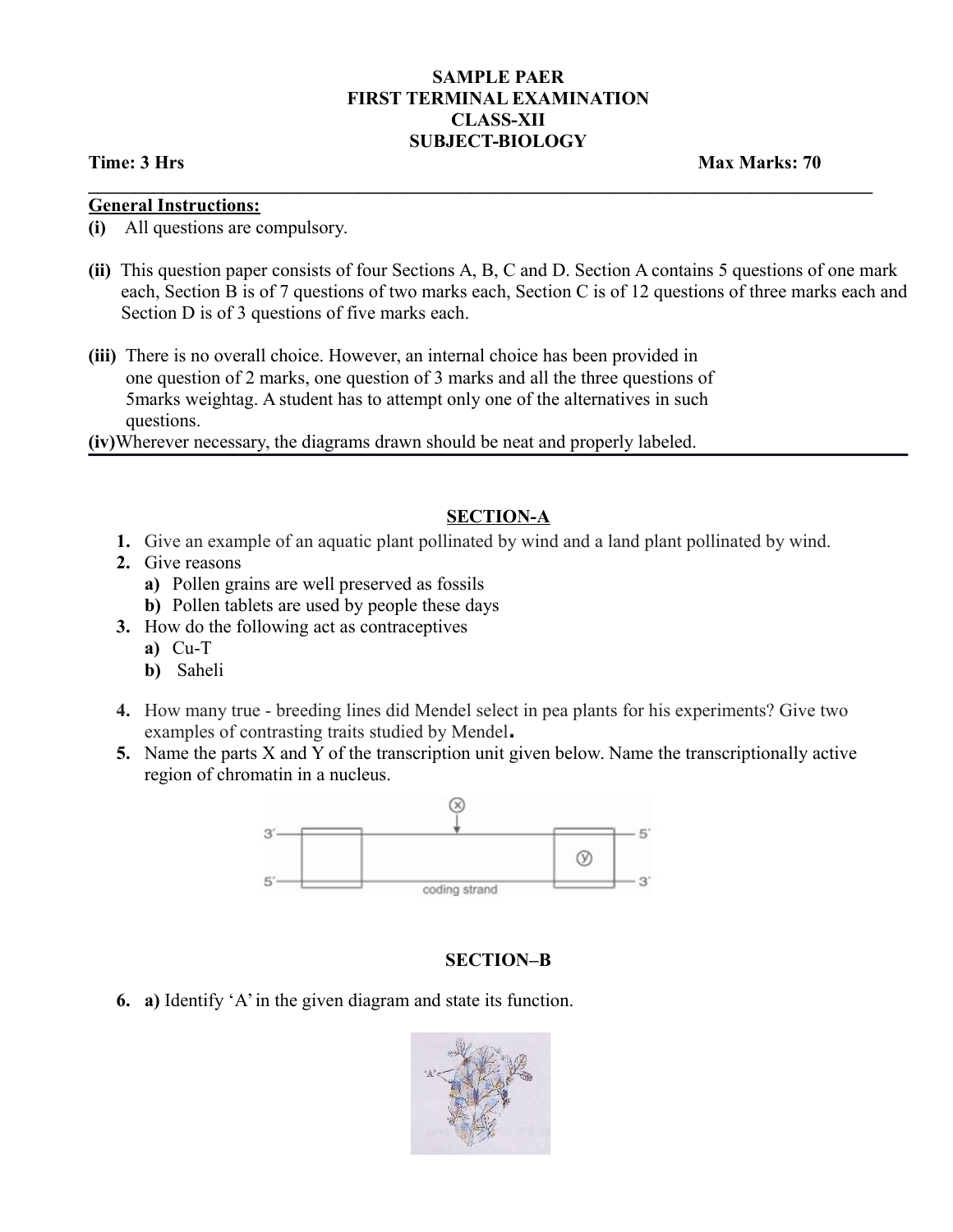**(b)** Which one of the following are albuminous or exalbuminous. Distinguish with justification.

**(i)** Pea **(ii)** Wheat

**(iii)** Groundnut **(iv)** Maize

- **7.** Why do moss plants produce very large number of male gametes? Provide one reason. What are these gametes called?
- **8.** What role does an individual organism play as per Darwin's theory of natural selection?
- **9.** Draw a labeled sectional view of seminiferous tubule of human male and label the following cells
	- **I.** Cells that divide by mitosis to increase their number
	- **II.** Cells that undergo meiosis I
	- **III.** Cells that undergo meiosis II
	- **IV.** Cells that help in spermiogenesis
- **10.**
	- **a)** Identify the example of convergent evolution from the following

Flippers of penguin and Dolphin, Eyes of octopus and mammals and Vertebrate brains

**b)** Write the hypothetical proposals put forth by Oparin and Haldane

## **OR**

- **a)** Write the common ancestors for great apes and man.
- **b)** State the significance of Coelacanth in evolution.

**11.** With the help of a suitable example explain the role of anthropogenic actions on organic evolution. **12.** Fill spaces A,B,C,D in the following table-

| Organism         | Disease /symptom     |
|------------------|----------------------|
|                  | Fluid filled alveoli |
| Salmonella typhi |                      |
| Microsporum      |                      |
|                  | Malignant malaria    |

# **SECTION –C**

# **13.**

- **a)** Why do alga and fungi shift to sexual mode of reproduction just before the onset of adverse condition?
- **b)** Name an alga that reproduces asexually using Zoospores. Why are they called so? How they are different from conidia
- **c)** What is apomixes? Comment on its significance. How can it be commercially used?
- **14.** A non biology person is quite shocked to know that apple is a false fruit, Banana is a seedless fruit and Mango is a true fruit. As a biology student how would you satisfy the person?
- **15.** Draw a labeled diagram of an angiospermic anther lobe at microspore mother cell stage. Mention the role of different layers of anther.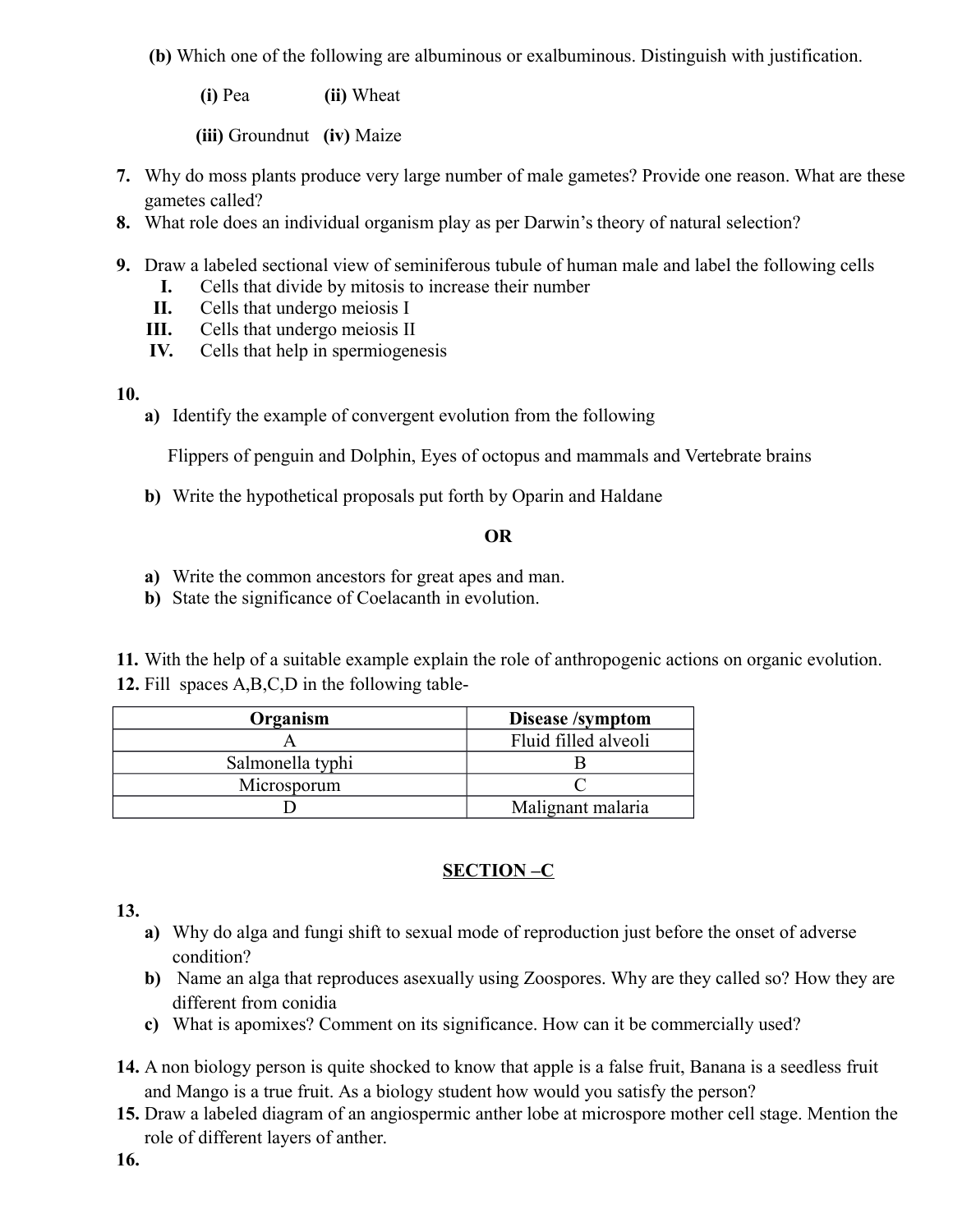- **a)** Draw a diagrammatic sectional view of mature anatropous ovule and label the following parts in it
	- **I.** That develops into seed coat
	- **II.** That forms embryo after fertilization
	- **III.** That forms endosperm in an albuminous seed
	- **IV.** Through which pollen tube gain entry into the embryosac
	- **V.** The stalk that attaches it to the placenta in the ovary.
	- **VI.** The layers that protect it. The mass of tissue enclosed by these layers.
- **b)** Write differences between wind pollinated and insect pollinated flowers.

## **17.**

- **a)** Draw the following diagrams related to human reproduction and label them
	- **I.** Zygote after first cleavage divison
	- **II.** Morula stage
	- **III.** Blastocyst (sectional view)

**b)** What are the events taking place in ovary and uterus during follicular phase of menstrual cycle. **18.** Write the function of following

- **I.** Fimbriae
- **II.** Acrosome
- **III.** sperm tail

**19. a)** From day 1 to day 28 of the menstrual cycle, in humans, name the phases, from :

- **i)** day 1 to day 5
- **ii)** day 6 to day 14
- **iii)** day 15 to day 28, -

Comment on changes that occur from day 15 to day 28.

 **b)** Name the pituitary hormones that influence this cycle**.**

## **20.**

- **a)** A childless couple has agreed for a test tube baby programme . List only the basic steps, the procedure will involve to conceive the baby
- **b)** All reproductive tract infections are STDs but all STDs are not reproductive tract infections. Justify giving examples.
- **c)** Classify the following contraceptive measures into different methods of birth control
	- I. Vasectomy
	- II. Condoms

**21.**

- **a)** Plan an experiment and prepare a flow chart of the steps that you would follow to ensure that seeds are formed only from desired set of pollen grains.
- **b)** Name the type of experiment that you carried out.
- **c)** What is the importance of such experiments?
- **22.**
	- **a)** Write Erwin Chargaff's observation with respect to DNA molecule structure.
	- **b)** Mention the type of allele that expresses itself only in homozygous state.
	- **c)** A genecist interested in studying variation and pattern of inheritance in living beings prefers to choose organisms for experiments with shorter life cycle. Provide reason.

# **23.**

- **a)** What is cistron?
- **b)** Mention the role of AUG and UGA during protein synthesis.
- **c)** Draw a schematic representation of a dinucleotide and label the following
	- **I.** The components of a nucleoside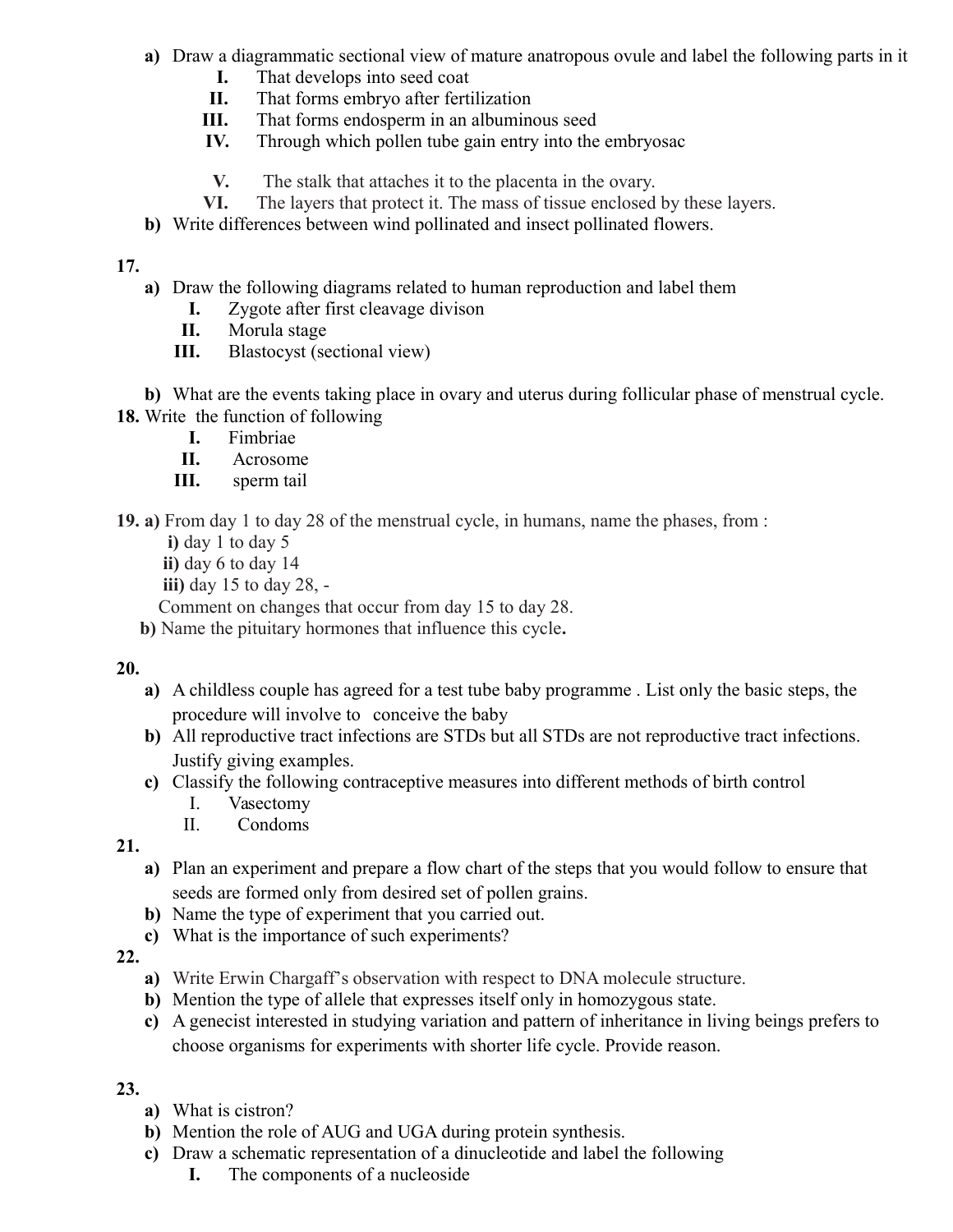- **II.** 5' end
- **III.** N- glycosidic linkage
- **IV.** Phosphodiester linkage
- **24.** State the dual role of deoxyribonucleotide triphosphate during DNA replication. Draw a labeled schematic sketch of replication fork of DNA and explain the role of enzymes involved in DNA replication.

## **OR**

- **a)** A typical mammalian cell has 2.2 meter long DNA whereas the nucleus in which it is packed is just  $10^{-6}$  m. Explain how such a long DNA molecule is packed within the nucleus.
- **b)** Rearrange the following in ascending order of evolutionary tree

Reptiles, Salamender, Lobefins, Frog

**c)** Name two reproductive strategies that probably make reptiles more successful than amphibians

## **SECTION –D**

**25.** a) Study the following pedigree chart and identify the pattern of inheritance with justification .



**b)** Explain how phenylketoneurea can be considered as an example of pleiotropy?

#### **OR**

- **a)** Mendel published his work on inheritance of characters in 1865 but it remained unnoticed till 1900. Give reasons for the delay in accepting his work.
- **b)** In pea plants the colour of flower is either violet or white whereas human skin colour shows many gradations. Explain giving reasons, how is it possible?

**26.**

- **a)** Name the scientist who suggested that genetic code should be made of a combination of three nucleotides. Explain the basis on which he arrived at this conclusion
- **b**) What do you understand by UTRs? What is their significance?
- **c)** Describe the experiment which demonstrated the existence of the transforming principle How was the biochemical nature of this transforming principle determined?